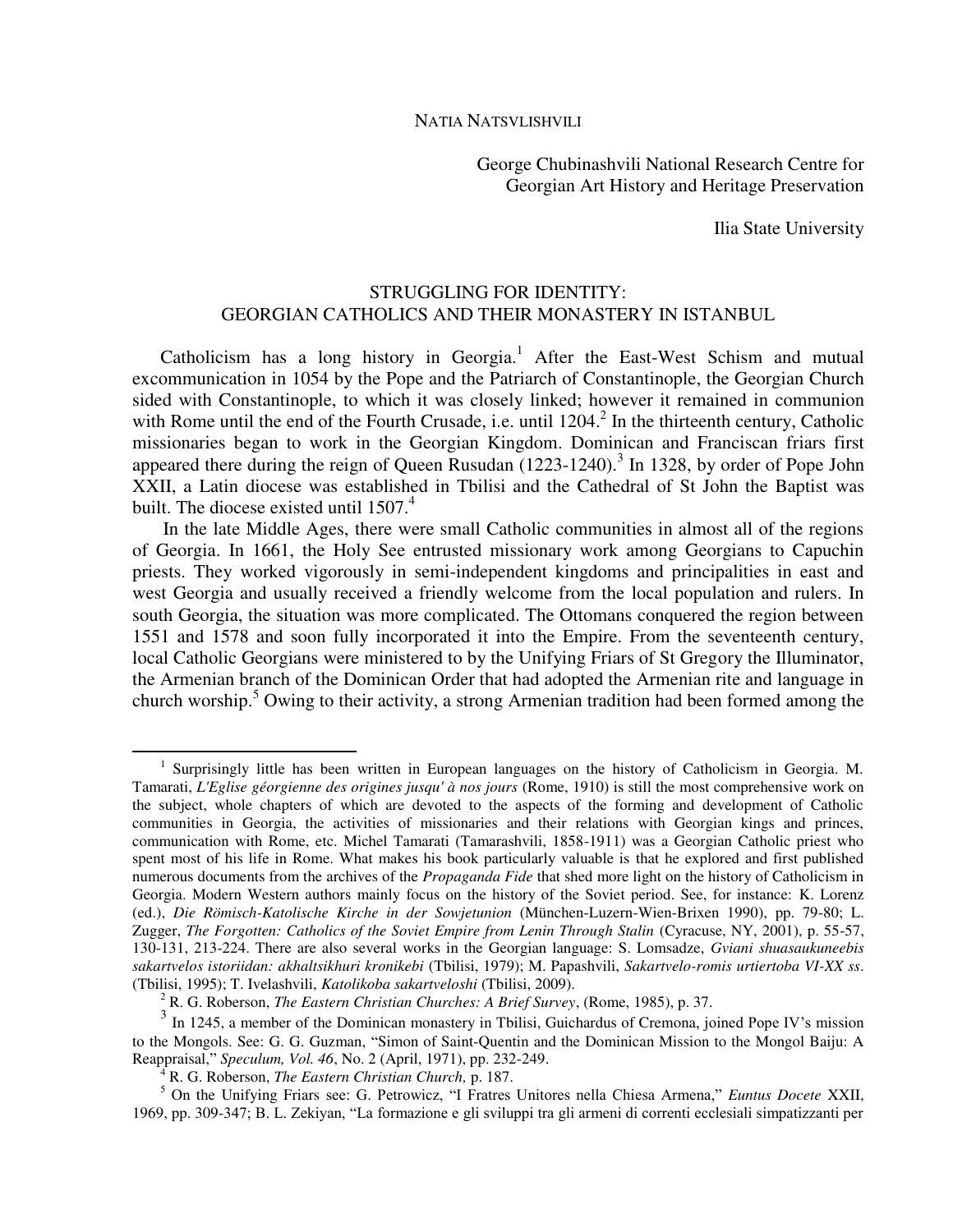Catholics of the region of both Georgian and Armenian origin that was zealously upheld by the local clergy. Only in the 1730s, the capuchins managed to establish their mission in Akhatsikhe, the capital of south Georgia with a significant Catholic community.

The issue of the rite to be employed and especially of the service language arose on and off among Georgian Catholics during the eighteenth century. In the 1740s, the Latin Catholic parish of Akhaltsikhe ministered by the Capuchins was granted permission by Rome to offer prayer in Georgian in place of Latin.<sup>6</sup> However, it was the exception rather than the rule. The great majority of Georgian Catholics had to worship using the Latin or Armenian rites. In general, the Holy See was not interested in introducing another rite and service language. Taking into consideration the absence of the Georgian Catholic institutions and lack of Georgian speaking priests, they preferred to keep local Catholics under the ministry of either the Capuchin friars or the well-organized Armenian Catholic Church.

The situation of Catholics did not change for the better after the annexation of Georgia by the Russian Empire.<sup>7</sup> Until 1905, no Byzantine rite Catholics were allowed in Imperial Russia that meant also the prohibition of the Georgian rite, which, from the liturgical point of view, was the same as the Byzantine or "Greek" differing only in language. The Russian authorities forbade the holding of Catholic service in Georgian; they should be held only in Latin or in Armenian. Part of the Georgian Catholics actively opposed these prohibitions, but the community in general was not unanimous in its opinion on language matters, being torn by internal dissensions. The controversy was particularly sharp in Akhaltsikhe, the stronghold of the Armenian-rite Catholics in Georgia. From the 1840s, there were two opposing groups. The first one rallied around Pavle (Poghos) Shahkulian, an Armenized Georgian priest, who believed that the Georgian Catholics should keep to the Armenian rite, while the other, led by the priest Petre Kharischirashvili, $\delta$ demanded that the church service be held in their native language, or at least in Latin.

The attitude towards the Roman missions also became the subject of a heated controversy. Unlike Georgians, the Armenian Catholic clergy harshly opposed the Western missions, considering them as a challenge to their ethnic interests. They exerted every effort to persuade their Georgian parishioners to support local church leadership. Alexander Araratian, an Armenian priest, stated in the address to his parish written in Georgian in 1846 and entitled *The Things Our Ecclesiastical and Lay Persons Should Know*:

We know very well that our future generation will not stay without a spiritual leader, so we must take care to choose him from our race, since he will be as a good as true mother to us because of his ancestral obligations, no matter how cruel he is; but if we have a coreligionist leader from another race, no matter how good he is to us, he will still have a step-mother's heart and eye on us.<sup>9</sup>

1

<sup>8</sup> Another form of his surname is Kharischiaranti, also spelt as Karischiaranti, Carisciaranti, Kharischarianti, etc.

<sup>9</sup> National Centre of Manuscripts (Tbilisi), Archive of M. Tamarashvili, case no 4159.

la comunione romana," in: V. Ruggieri and L. Pieralli (eds), *Eukosmia: Studi miscellanei per il 75 di Vincenzo Poggi S. J*. (Soveria Mannelli, Catanzaro, 2003), p. 649.

<sup>6</sup> L. Zugger, *The Forgotten*, p. 471, note 76.

<sup>&</sup>lt;sup>7</sup> The Russian Empire annexed the Kingdom of Kartl-Kakheti (east Georgia) in 1801. The Kingdom of Imereti (west Georgia) was conquered and annexed in 1810. Western Georgian principalities maintained formal autonomy for some time before being fully absorbed into the Empire (Guria – until 1829, Svanetia – until 1857, Abkhazia – until 1864, Samegrelo – until 1867). In 1828 and 1878, as a result of Russo-Turkish wars, Russia appropriated a part of historic south Georgia from the Ottoman Empire. See: N. K. Gvosdev, *Imperial Politics and Perspectives towards Georgia, 1760-1819* (London – New York, 2000), pp. 77-140; D. Rayfield, *Edge of Empires. A History of Georgia* (London, 2012), pp. 250-283.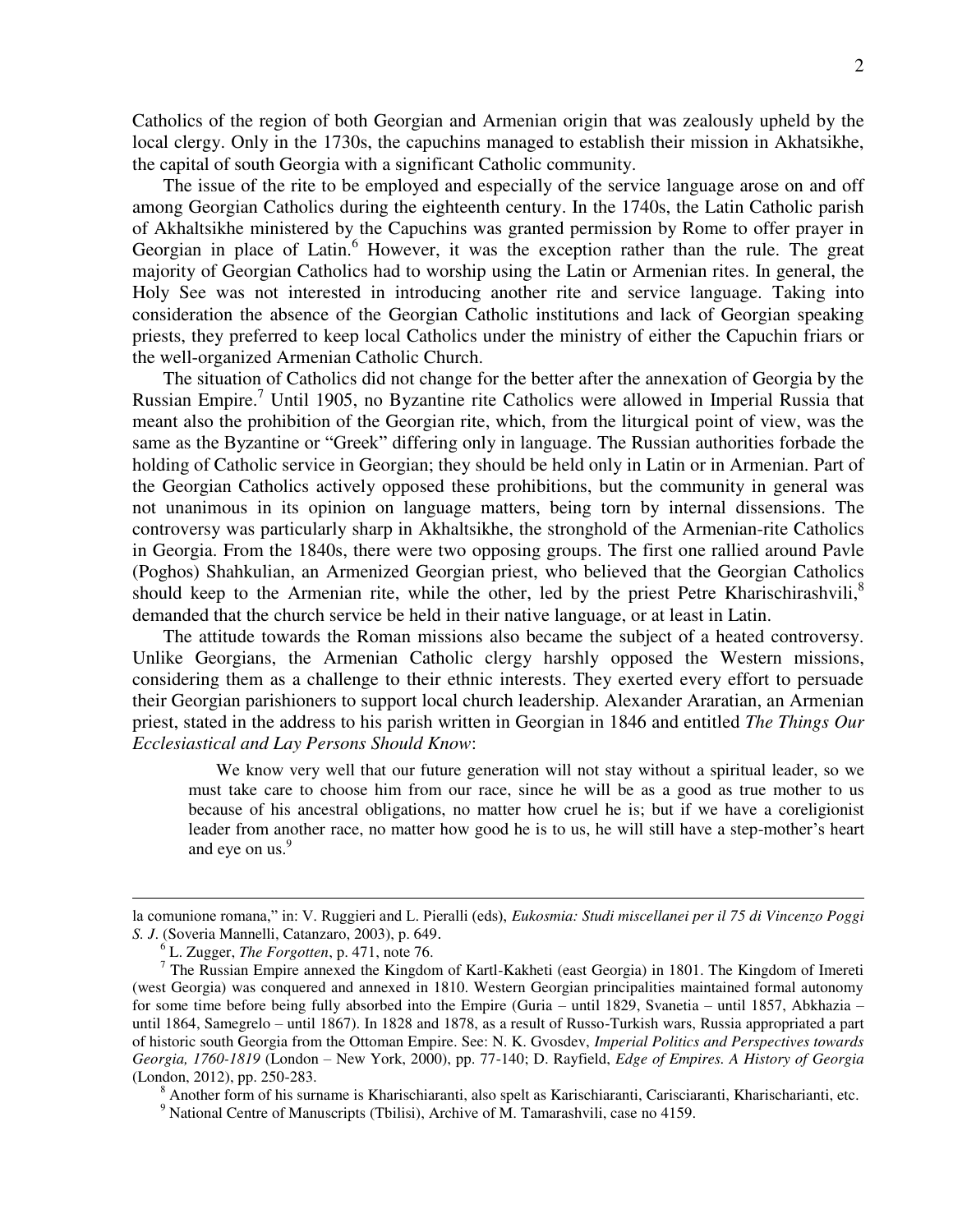This extract clearly shows that the controversy between the two groups was not limited to merely religious issues. In fact, it included a discussion on the cultural orientation, in which Kharischirashvili's group took a pro-European stand. Besides being a fundamental choice, it was also a pragmatic consideration of the Georgian Catholics, who tried to defend their ethnic interests by the strengthening of their, ties to Europe.

The controversy had one more aspect. In the Russian Empire, the issue of rite was closely linked with the problem of the ethnic identity of Catholics. When taking a census of the population, the Russian authorities assumed the language and order of service as a basis for ethnic identification. Consequently, they registered ethnic Georgian Catholics of the Armenian rite as Armenians. Those of them who had Georgian self-consciousness showed their discontent with these regulations. Actually, their struggle for their traditional rite and native liturgical language became a struggle for identity.

The emergence of the national movement in Georgia gave a new impetus to Petre Kharischirashvili and his followers. Their aspirations echoed Georgian nationalism, which was deeply rooted in language and history. They made great efforts to promote their patriotic project, but faced insurmountable obstacles. Seeing that he had failed to achieve his goals in Georgia, Kharischirashvili decided to establish a Georgian-rite Catholic monastery abroad. In 1861, he built a church in Feriköy, one of the districts of Istanbul.<sup>10</sup> Along with the church, he founded monasteries for both male and female congregations, which were confirmed by Pope Pius IX in 1864. From the beginning, the priests in Feriköy used the Georgian rite, i. e. the Greko-Byzantine rite in the Georgian language. Officially it was approved in 1875 - only for use in these particular monasteries. Thus, it became possible for Georgians to worship according to their ancestral traditions, in their native language, and yet be Catholic.

The first church built in 1861 was dedicated to the Immaculate Conception (Fig. 1). A few years later it was re-consecrated to Our Lady of Lourdes, a title of the Virgin Mary connected with her apparitions said to have occurred in 1858 in the environs of Lourdes. In 1862, Pius IX authorized the cult of Our Lady of Lourdes for the local diocese and very soon it became overwhelmingly popular in the Catholic world. As far as the main idea of the veneration of Our Lady of Lourdes is the Immaculate Conception, these two titles are essentially one and the same. Later on, the Georgian Catholic monasteries in Feriköy have usually been referred to as the Congregation of the Immaculate Conception.

Kharischirashvili attached special importance to the raising of the educational level among Georgian Catholics. In 1840, while living in Akhaltsikhe he tried to promote the project of the foundation of a Georgian Catholic Seminary in the city. Later when he served in Kutaisi he devoted much time to teaching children reading and writing in Georgian and Latin.<sup>11</sup> The foundation of the monastery in Feriköy gave Kharischirashvili the chance to establish a religious school as well. He started to educate Georgian students who later returned to Georgia and

<sup>&</sup>lt;sup>10</sup> The construction of the church became possible owing to crucial changes in Ottoman politics. The Tanzimat Charter issued in 1839 proclaimed the equality of the non-Muslim community and the Muslims on a legal basis, which along with other religious groups allowed Catholics to implement bold architectural projects (S. S. Darnault, *Latin Catholic Buildings in Istanbul, a Historical Perspective (1839-1923)*, (Istanbul, 2004), p. 15). The *Islahat Firmani* ratified in 1856 legitimated religious rights of the non-Muslim communities of Istanbul. These political changes enabled Catholics to build churches on sites with no pre-existing religious structures (P. Girardeli, "Architecture, Identity, and Liminality: on the Use and Meaning of Catholic Spaces in Late Ottoman Istanbul," *Muqarnas*, Vol. 22 (2005), p. 240).

<sup>11</sup> For the biography of P. Kharischirashvili, see: S. Lomsadze, *Gviani shuasaukuneebis sakartvelos istoriidan*, pp. 66-84.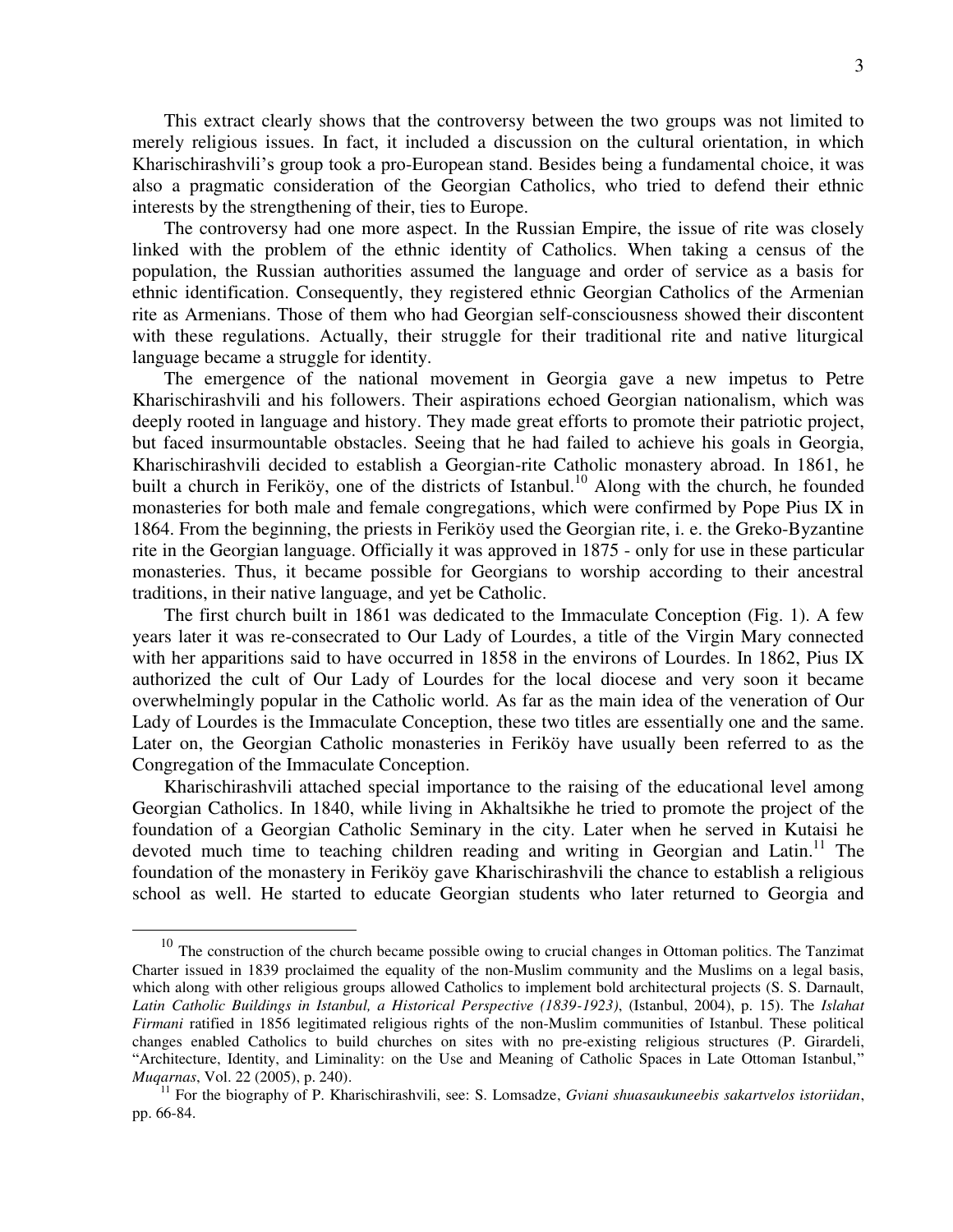ministered to local Catholics. Apparently, they fully adopted the ideas and values of their master. In 1890s, when Georgian Catholics in the Akhaltsikhe region (historic Samtskhe and Javakheti provinces) intensified their efforts for the recognition of their ethnic identity, the movement was led by priests educated in the school of the Congregation of the Immaculate Conception at Feriköy. Kharischirashvili well understood the importance of modern education. The school of the Congregation taught not only religious but also secular subjects. In the monastery, he founded a printing house, which in the following decades published a number of books on Georgian history.



 Fig. 1. The Georgian Catholic monastery in Istanbul built in 1861 (photo National Centre of Manuscripts)

The buildings of the Congregation are still preserved in Feriköy though they have undergone significant renovations. There are a few photographs showing the monastery as it looked in the late nineteenth century. One of the earliest photographs dates from between 1894 and 1900 as it shows a large four-storied building in the monastery, which was built in 1894. Its upper floor was used as a hotel.<sup>12</sup> It is adjoined by another four-storied building, lower and narrower than the first one, with a wooden belfry attached to its wall. Two two-storied houses stand next to this building. The church is located to the east of the last one, presumably divided from it by a passage that is not visible in the photograph. It is a low single-nave structure with a tiled roof. All the buildings of the monastery, including the church, look very humble. The simple geometry of their architecture and plain whitewashed facades speak of the limited resources of the Congregation. To the east, the church abuts onto a narrow unpaved street lined by a stone enclosure of the monastery, which joins the plain east wall of the church on both sides. There are two doors in the wall. The one located in front of the hotel building still exists today with its

<sup>12</sup> Sh. Putkaradze, *Stambolis kartuli savane* (Tbilisi, 2012), p. 18.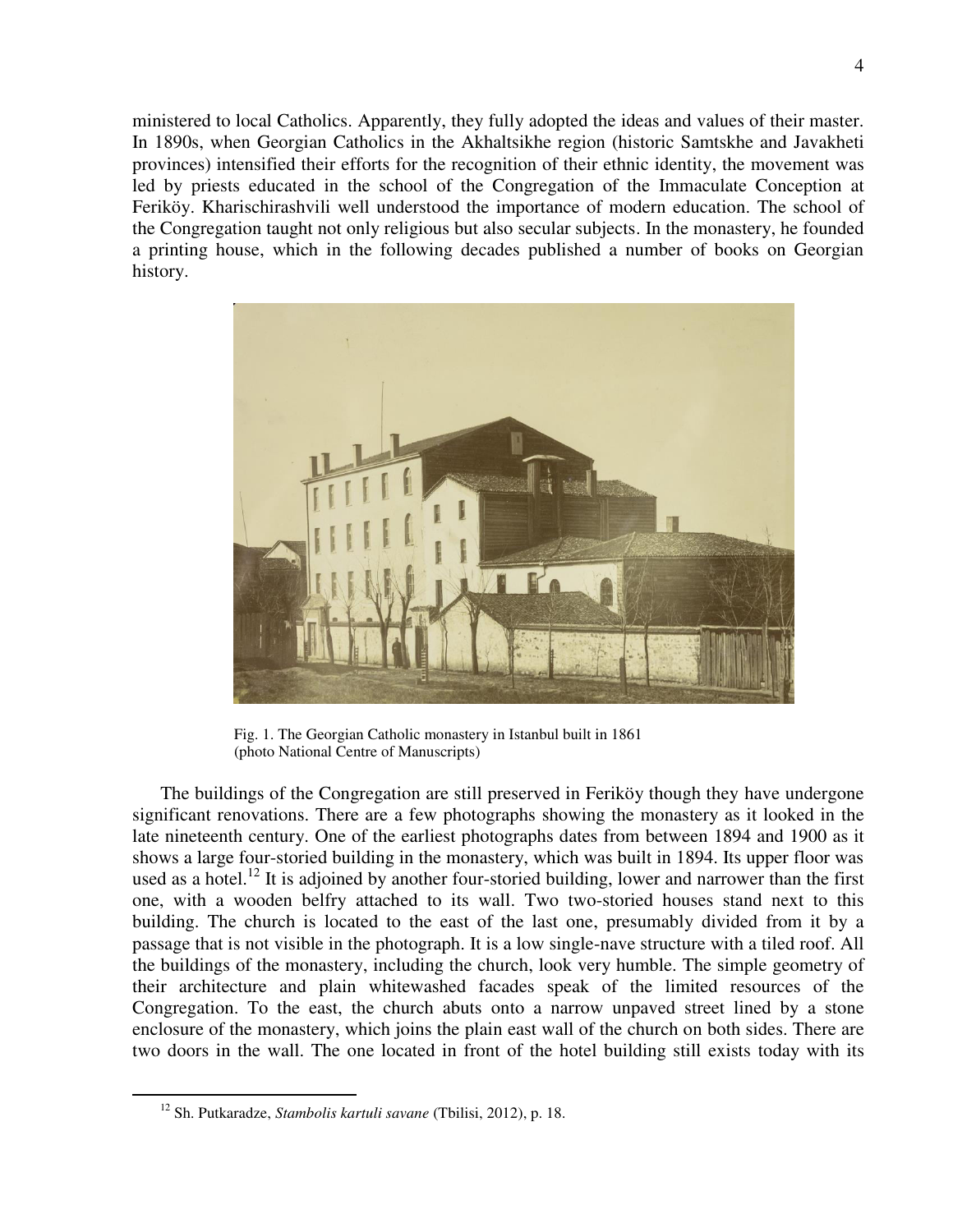authentic metal gate; the second door was on the left of the church and would seemingly have been used to enter the courtyard but was walled up later.

The monastery was reconstructed in 1901 (Fig. 2). It was a period of the increased building activity of the Catholics in Istanbul. Although many Catholic churches of the city go back to the late Byzantine era or early Ottoman rule, most of them were rebuilt or renovated in the second half of the nineteenth and early twentieth centuries. The Neo-Gothic style became the dominant architectural form of these churches. This style is also evident in the reconstructed Georgian church at Feriköy; however its external appearance is much more modest than that of the Catholic churches built by Europeans in Istanbul. The name of its architect is unknown.

The church was enlarged to the west with its nave partly occupying the area of the demolished two-storied houses. It became twice as high and much longer than the old one, but did not exceed it in width. One can assume that the existing longitudinal walls were used during the reconstruction and thereby the church retained its original single-nave structure. It has a wooden false barrel vault and a tiled gable roof.



Fig. 2. The church of Our Lady of Lourdes (photo National Centre of Manuscripts)

The east façade of the church (Fig. 3), which faces the street, as did the old one, is frugally decorated with horizontal lines grooved in the plaster. Four buttresses attached to the façade have a decorative rather than a structural purpose since there is no actual need for reinforcing the eastern wall. The buttresses are topped with light open turrets consisting of tiny lancet arches resting on four dwarf columns. Their capitals are adorned with foliage made of simplified acanthus leaves. In the middle of the east façade, there is an inscription in French displaying the dates of the foundation and reconstruction of the church: N. D. DE LOURDES ÉGLISE GÉORGIENNE F. 1861 R. 1901.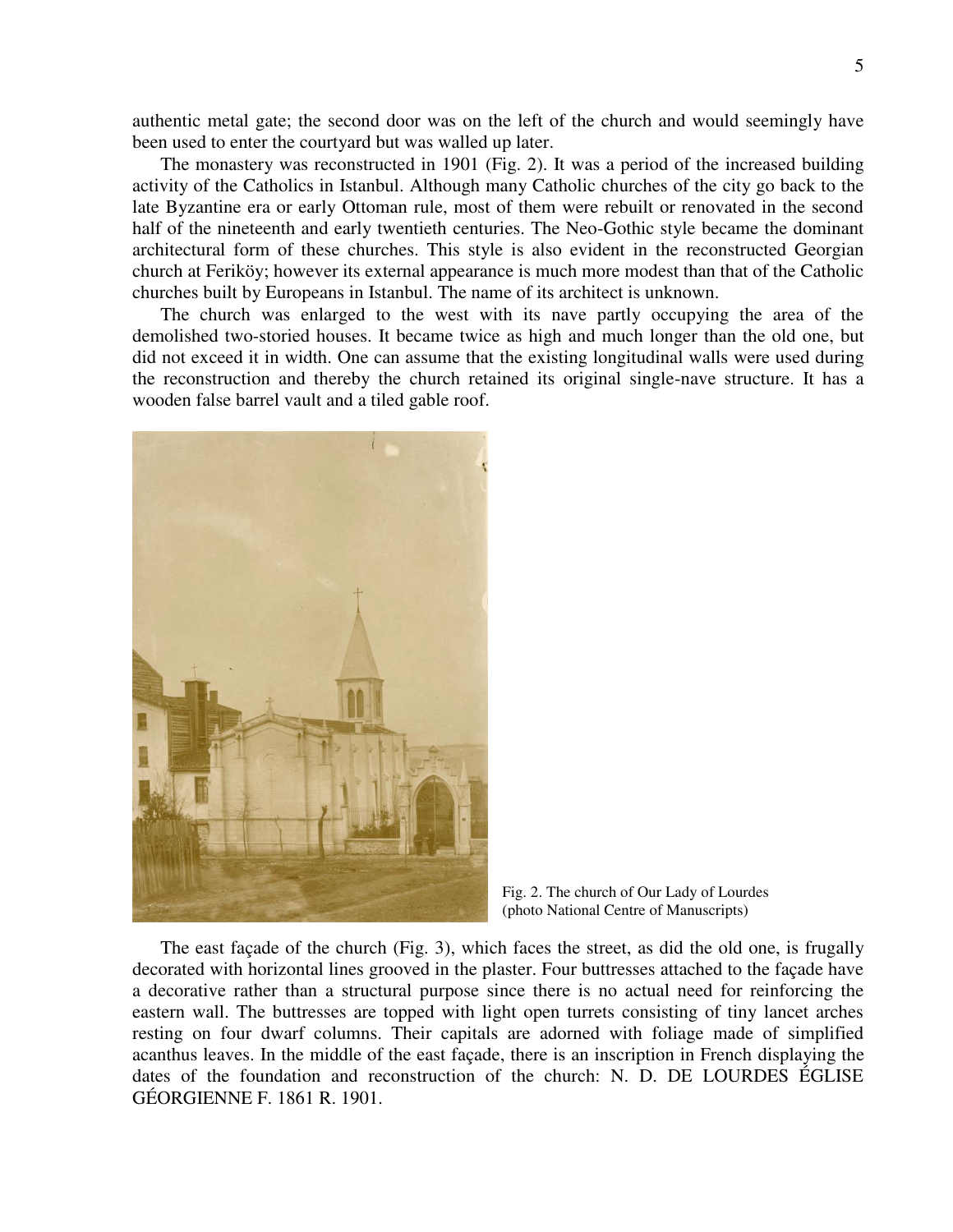The plain longitudinal walls of the church are reinforced with buttresses. There are two lancet windows in the east portion of the north wall and one in the east portion of the south wall. The west façade looks onto to the courtyard. A bell tower attached to the west wall also serves as the main entrance to the church (Fig. 4). It has two floors but looks like a four-storied edifice because the upper floor room is very high and has three levels of windows.



Fig. 3. The east Façade of the church

 $\overline{a}$ 

The luminous and airy interior of the church has not been significantly altered since the reconstruction of 1901 (Fig. 5). Five pair of pilasters, with gilded composite capitals, articulates the longitudinal walls, which are topped by a moulded cornice. To the west there is a curvilinear upper gallery furnished with a wooden banister (Fig. 6). It can be ascended by stairs located in a separate building attached to the church from the south. This building also contains a confessional and a sacristy. In the centre of the floor there is the gravestone of the founder of the Georgian Congregation, Petre Kharischirashvili.<sup>13</sup>

To the east, the church has a sanctuary terminating with a straight wall instead of an apse (Fig. 7). It is separated from the nave by a low marble railing comprised of S-shaped curves inscribed in circles, a motif widely used in Neo-Gothic architecture. On both sides of the sanctuary, there are painted wooden sculptures standing in niches: Saint Christopher carrying the Christ Child on the left (Fig. 8) and Jesus Christ on the right.

The central part of the sanctuary is accentuated by a lancet arch. It symbolically represents the firmament with golden stars scattered on a blue background. The icon of the Virgin Hodegetria occupies the centre of the sanctuary arch. The rest of it is filled with ornate wooden panels of a dark brown colour. The icon has an inscription in Polish saying: *"Pod Twoją obronę uciekamy się"*, a beginning of the oldest hymn dedicated to the Mother of God *Sub tuum* 

<sup>&</sup>lt;sup>13</sup> The inscription of the gravestone is made both in Georgian and Latin. The latter states: "OSSA PETRI CARISCIARANTI PATRIA GEORGIA DOMO AKALCIK SERVORUM ANCILLARUMOUE VIRGINIS AB IMMACULATO CONCEPTU INSTITUTORIS AC MODERATORIS GENERALIS PRIMI PIISSIMA VITA CESSIT VII ID OCT MDCCCXC VIXIT ANNOS LXXII MENSES V OIES XXVI R. I. P.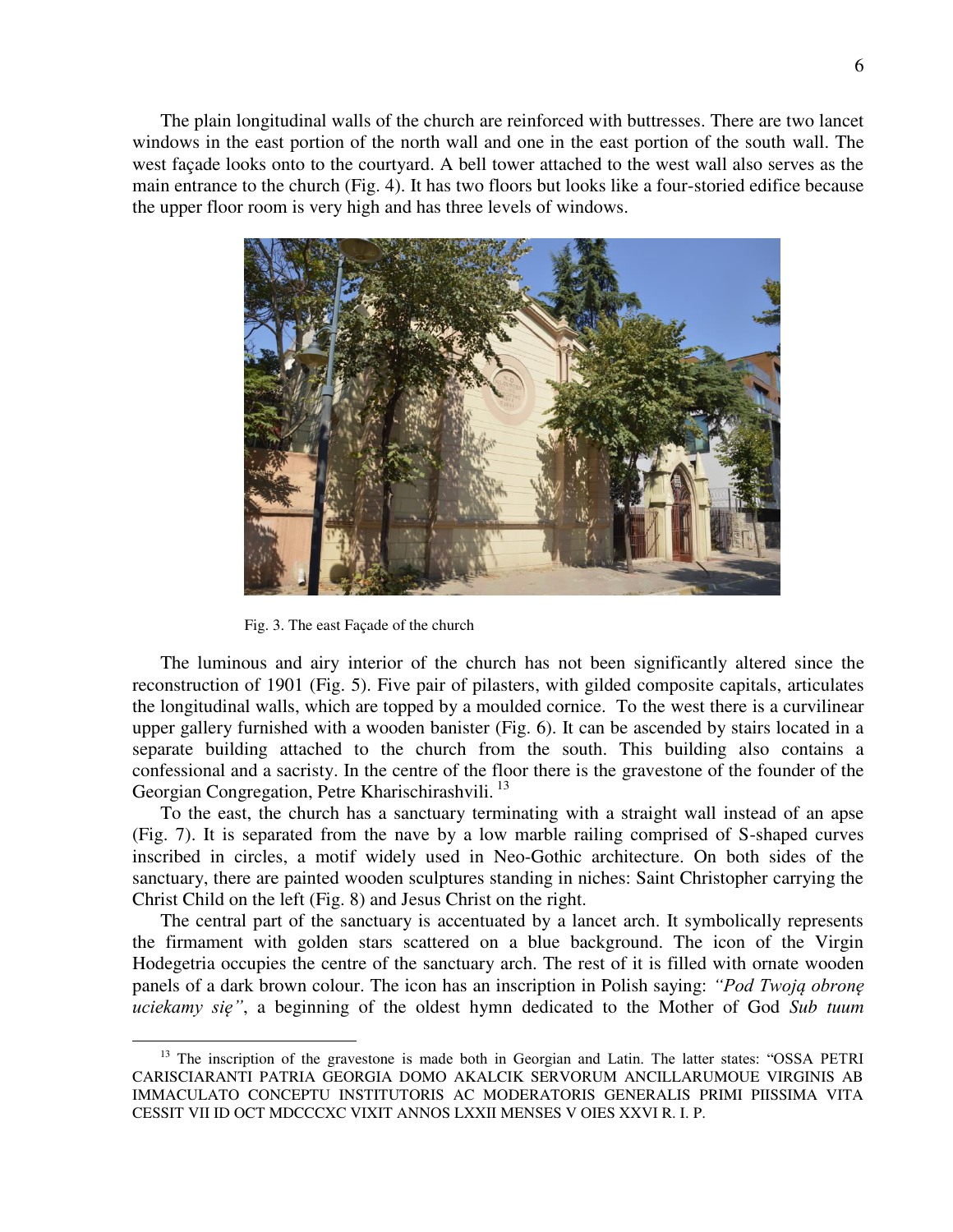*praesidium* ("Beneath Thy Protection"). The icon and its decoration are seen in the photograph taken soon after the reconstruction of the church in 1901; however, it is not known exactly when and how the icon appeared in the church.



Fig. 4. The west façade of the church Fig. 5. The church interior looking east (photo National Centre of Manuscripts)

Lower portions of the pilasters supporting the arch have the shape of Gothic canopies, while their upper portions serve as pedestals for wooden sculptures. On the left side, there is a statue of Saint Andrew with his X-shaped cross and on the right side of Saint Nino the Illuminatrix of Georgia. The sculptures stand very close to the sanctuary wall and are perceived together with the mural painted on the upper part of the wall. The initial painting executed soon after the reconstruction of the church, can be seen in the early twentieth-century photograph. It features two groups of saints depicted on each side of the sanctuary arch and in the middle the all-seeing eye of God surrounded by angels. Around 1910, this painting was replaced by the present one. The scene of the Apparition in Lourdes has been represented in the centre showing the Virgin against the background of the cave and Saint Bernadette Soubirous kneeling in front of her. The cycle of miraculous healings related to the cult of Our Lady of Lourdes has replaced the rest of the painting.

The purpose for re-painting the sanctuary is clear. It aimed at a better representation of the patron saint of the church. What make these murals exceptionally interesting are the images of the two churches shown on each side of the sanctuary arch, next to the sculptures of Saint Andrew and Saint Nino. On the right, there is the depiction of Svetitskhoveli Cathedral in Mtskheta, the first church of Georgia, and on the left of a Neo-Gothic church with two towers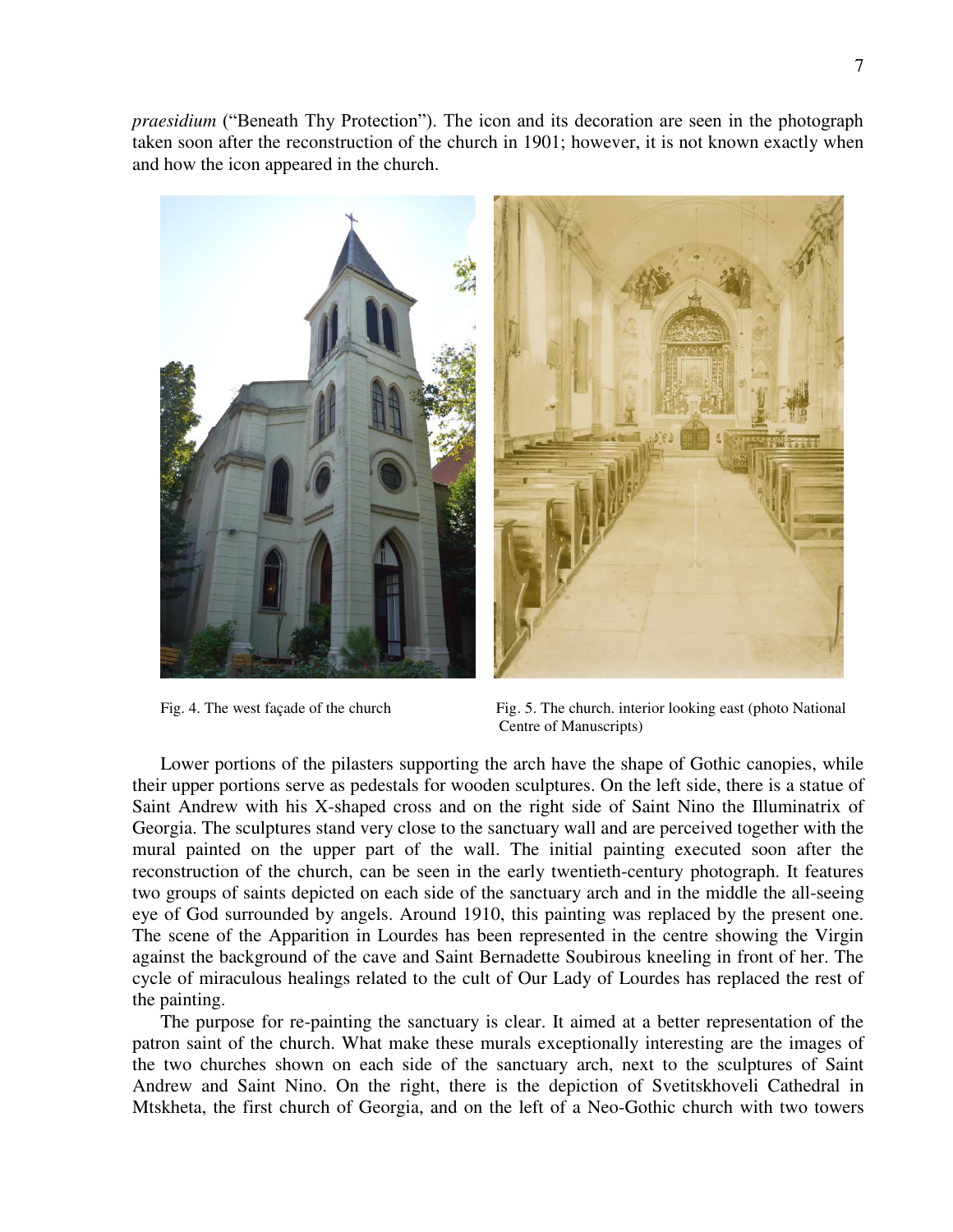attached to its west wall. The latter bears a close resemblance to the Catholic Church in Batumi built between 1898 and 1903 and it must have been painted according to it. Thus, on the one hand the oldest and the most important Georgian church and on the other hand the largest and the most typical Catholic church of the country are represented in the sanctuary.



Fig. 6. The church. Interior looking west Fig. 7. The church. Interior looking east



These images make the sanctuary murals much more than just a religious painting. It is a cultural representation of the aspiration of Georgian Catholics to be included into the national narrative that had been formed by the end of the nineteenth century. The painting was intended to demonstrate the harmony between the two halves of the Georgian Catholic identity, ethnic and confessional, symbolized respectively by the Svetitskhoveli Cathedral and the church in Batumi.

The whole spirit of this representation conformed to the ideas and goals of the Georgian Catholic intellectuals. In the early twentieth century, Michel Tamarashvili published his works, in which the story of Catholics is integrally interwoven into the general history of the Georgian church. He saw Catholics as a part of the nation rather than as a separate confessional community. This frame of mind was common among the elite of Georgian Catholics both in their home country and abroad. The desire of Catholics to stress their "Georgianness" can be seen even among the ordinary parishioners of remote villages. The inscription on the south wall of the church in Ude near Akhaltsikhe, built between 1901 and 1909 states: "there are 2120 Catholics in Ude, builders of this church, and 520 Muslims, both groups being Georgians by race." The mention of Muslim Georgians in the inscription should be considered as a message of awakening to Muslim compatriots whose national self-consciousness was not as pronounced as that of the Catholics.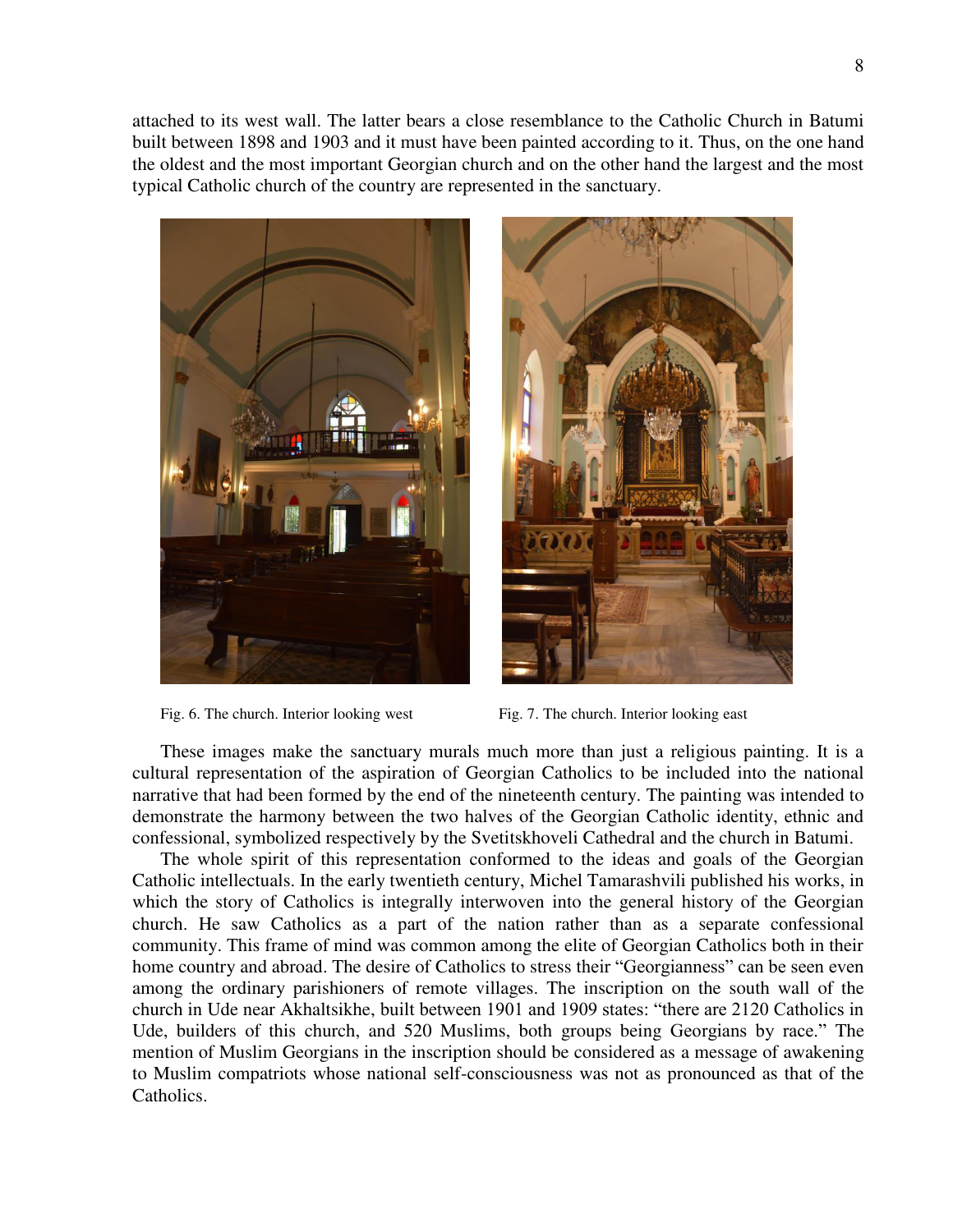

Fig. 8. Saint Christopher carrying the Christ Child Fig. 9. The statue of Our Lady of Lourdes

 $\overline{a}$ 

The sculptures of Saint Andrew and Saint Nino also have important roles in the sanctuary decoration. Church tradition considers Saint Andrew as the first preacher of the Christian faith in Georgia, <sup>14</sup> while Saint Nino converted the Kingdom of Iberia (east Georgia) to Christianity around 330.<sup>15</sup> Her sculpture stands next to the depiction of the Svetitskhoveli Cathedral, which was founded by her. The presence of the two saints serves to emphasize the indissoluble ties of the Georgian Catholicism to the ancient church tradition of Georgia and to Georgian history in general. It is peculiar to Georgian Catholicism around 1900 to give special respect to the illuminatrix of Georgia. Anselm Mghebrishvili, the priest of the Catholic church in Batumi, ordered the statue of Saint Nino in Milan.<sup>16</sup> It still stands in the right niche on the west façade of

<sup>14</sup> Modern historiography considers the story of Saint Andrew's preaching in Georgia as mythical; however, it has been attempted to reinterpret the story in a broader historical context. See: V. Licheli, "St Andrew in Samtskhe - Archaeological Proof?" in: T. Mgaloblishvili (ed.), *Ancient Christianity in the Caucasus, Iberica Caucasica*, vol.1 (Richmond 1998), pp. 25-37.

<sup>15</sup> See the hagiographical life of Saint Nino in: *Lives and Legends of the Georgian Saints*, selected and translated from the original texts by D. M. Lang (London -Oxford, 1976), pp. 19-32. The relation of the history of Saint Nino to the Georgian self-consciousness is discussed in: M. Tarchnisvili, "Die Legende der heiligen Nino und die Geschichte des georgischen Nationalsbewustseins," *Byzantinische Zeitschrift*, 40, 1940, pp. 40-75. See also: D. Braund, *Georgia in Antiquity. A History of Colchis and Transcaucasian Iberia, 550 BC – AD 562 (Oxford, 1994), pp. 246-252; D.* Rayfield, *Edge of Empires*, pp. 39-40.

<sup>&</sup>lt;sup>16</sup> Anselm Mghebrishvili sent the icon of Saint Nino to Michel Tamarashvili and asked him to make statue following its iconography (Archive of M. Tamarashvili, case no 2655).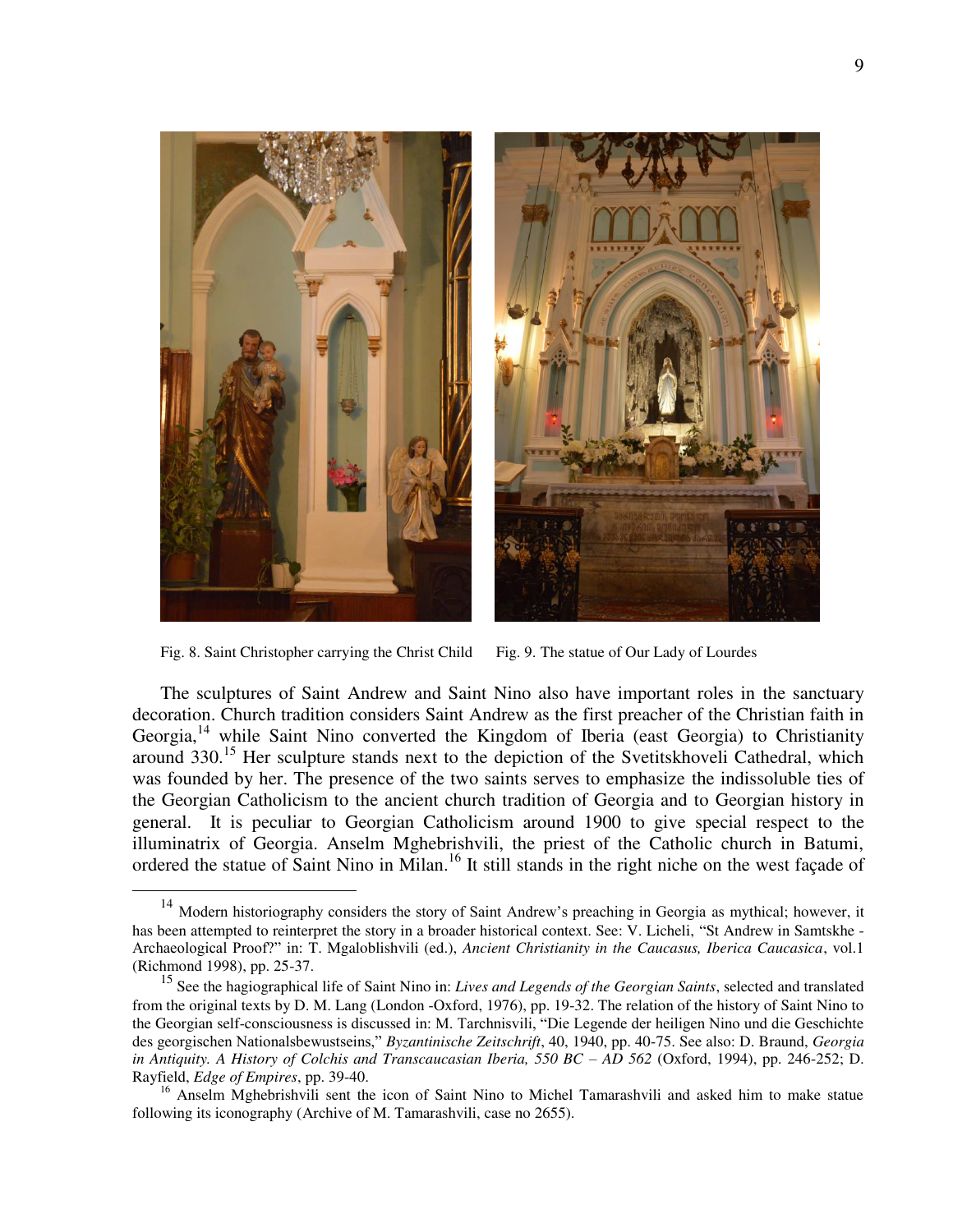the church. In 1910, Rafael Isralishvili, the author of a book on the history of Georgia published in French, wrote in his letter to Michel Tamarashvili:

You wrote about the icon of Saint Nino saying that it is not well known in Europe. Whose fault is that? ... As regards this subject, we know how great is the offence of the old generation, but others [i.e. the new generation] are also to blame for leaving our great saint forgotten - not only in Europe, but also in Georgian churches where walls are covered with images of unfamiliar and foreign saints while our patron saint cannot be found anywhere... The image [of Saint Nino] included in my book, which looks like a Greek icon, must be different. The saint has to be either in traditional Georgian dress or in a French one, which does not differ from ours [i.e. from that of Georgian Catholics].<sup>17</sup>

The end of the extract is particular by significant as it vividly reflects the character of the identity of Georgian Catholics. They consider the saint as "theirs" if she is depicted either in traditional Georgian dress or in "French" clothing, i.e. the clothing typical for Catholic saints. Therefore, the saint has to look either like a Georgian, or like a Catholic in general to satisfy either the national or the religious feelings of the believers. "Greek" (Orthodox, Byzantine) iconography is unacceptable from both points of view. Saint Nino depicted according to this iconography is alien to Georgian Catholics.

The main concept of the sanctuary decoration is echoed in other parts of the interior of the church. In the south wall, there is a niche with the statue of Our Lady of Lourdes represented, as usual, in a rocky cave (Fig. 9). An inscription on the lancet arch of the cave repeats the words said by the Virgin to Saint Bernadette: "*Je suis l'Immaculée Conception*". On the marble base of the statue there is a Georgian inscription that says: "Mary the Mother of God, the Apostle of Iberia, protect us sinful Georgians." Here one can see an attempt to put a completely Catholic cult of Our Lady of Lourdes into the Georgian context, linking it with the church tradition that considers Georgia as an appanage of the Mother of God, the country under her particular protection and patronage, which was assigned to her by lot.<sup>18</sup>

The further history of the Georgian Congregation of the Immaculate Conception is a chronicle of hardship that was aggravated by continual conflicts between its friars. Mutual accusations, petty complaints, and denunciations became a part of the everyday life of the monastery. Controversies became particularly intense after the death of the founder of the Congregation, Petre Kharischirashvili, in 1892. He himself was accused of establishing the wrong priorities. Conservative friars thought he paid too much attention to the education of monks to the detriment of their being true servants of God. They thought that education should not be superior to the fear of God, which is considered to be the foundation of wisdom in Catholic teaching. In the letter sent on 20<sup>th</sup> May 1901 to Michel Tamarashvili, the second superior of the Congregation, Stephan Giorgadze, blamed Kharischirashvili for worrying only about increasing the number of students and giving them a good education instead of urging them to perform a monk's primary

<sup>&</sup>lt;sup>17</sup> Archive of M. Tamarashvili, case no 1854.

<sup>&</sup>lt;sup>18</sup> An apocryphal story, which is an essential part of the Georgian church tradition, tells us that, after the Ascension of Christ, the Apostles cast lots to see who among them would travel to which country to preach the Gospel. The Mother of God said that she, too, wished to cast lots alongside the Apostles. Her lot fell on Iberia (east Georgia), but an angel appeared to her and bade her stay in Jerusalem, vowing that her lot would be accomplished in due time. She never did come to Georgia in the flesh, but her mercy nevertheless abides in Georgia. According to the tradition, the Mother of God is mystically connected with Georgia through the Icon of Our Lady of Iveron, which was found in the eleventh century by the monks of Iveron, the Georgian monastery at Athos, and has been kept there ever since that time.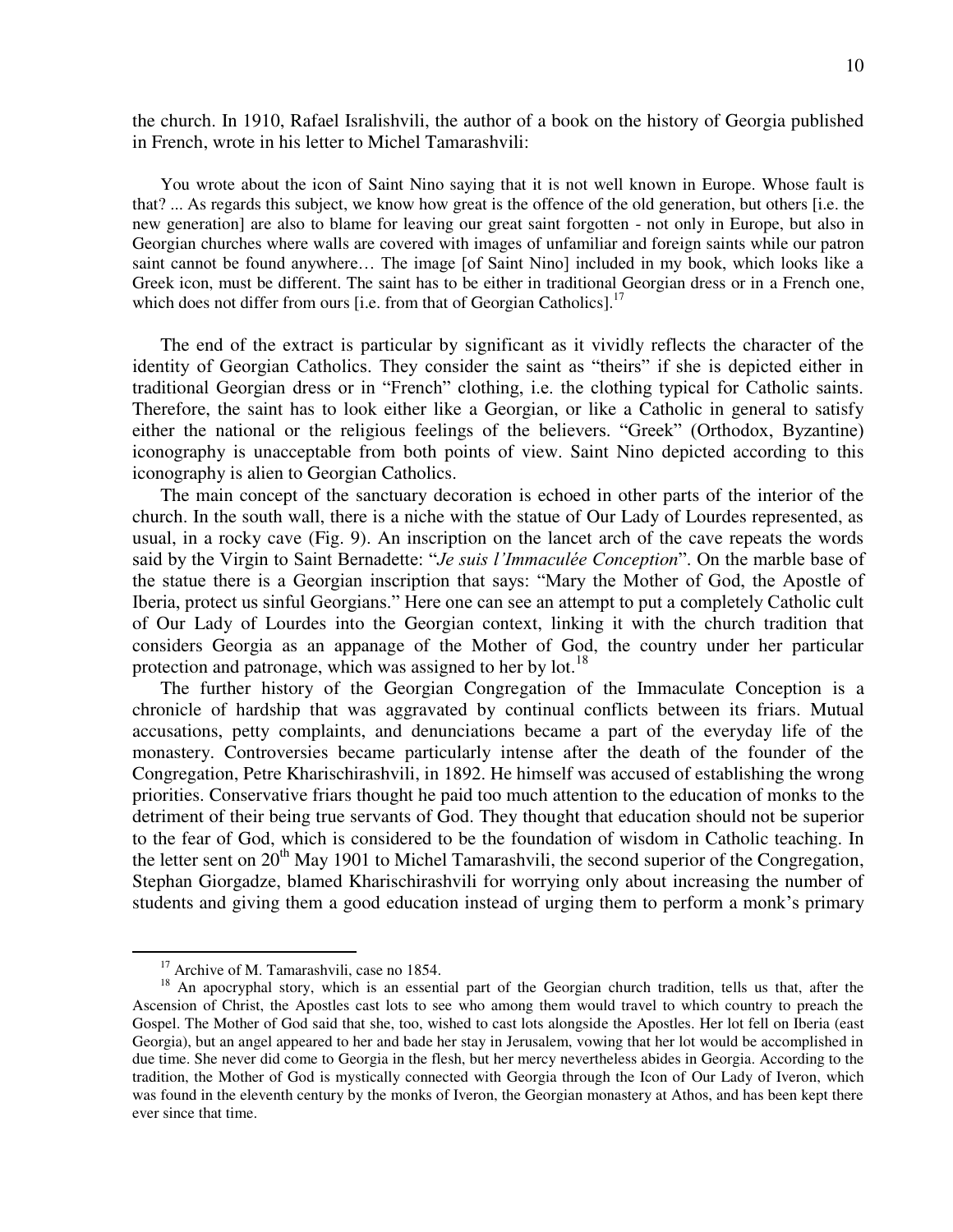duty by praying to God. Giorgadze asked Tamarashvili "to pray on the tomb of Saint Peter and invoke him to help in the spiritual recovery of the unfortunate monastery".<sup>19</sup>

Living conditions were another reason that caused the discontent of friars. They are described as exceptionally hard in the letters of Gregory Atitov, one of the most captious monks of the Congregation. In several letters sent to Tamarashvili in 1897, he painted the situation of the monastery in the worst possible light. He criticized the superior of the monastery, Giorgidze, for his construction activity in the monastery and for his alleged plans to purchase a plot of land.<sup>20</sup> He wrote about insufficient rations and the poor quality of food complaining that the superior and his assistant ate very well while other monks wished just to have something worth eating.<sup>21</sup> Atitiv tells the story of Father Antony, who had serious health problems and spent a whole month at the hospital in Istanbul, where he was never visited by the superior. After returning to the monastery Father Antony's health become worse and he asked for a doctor, but nobody paid any attention to him. According to Atitov, neither was the education system at the Congregation good. He is very critical when writing about the teachers of the school, accusing them of absenteeism and incompetence.<sup>22</sup>

When comparing the letters of the malcontent friars with other sources, one can assume that their criticism was exaggerated and sometimes obviously partial. For instance, Alfonse Khitarishvili, the superior of the monastery from 1898 to 1904, had a very good reputation in Georgia. He was characterized by contemporaries as "a precious and diversely gifted" man.<sup>23</sup> Before leaving for Istanbul, he had served in the Catholic church in Tbilisi and was famous for his sermons. The parish felt very emotional when hearing he was making a move. However, Khitarishvili is described in an extremely negative fashion in the letters of the friars of Feriköy. In 1902, Friar Ivane Merabishvili wrote to Tamarashvili that the superior not only ignored his responsibilities, but also made living conditions insufferable for the members of the Congregation thus compelling them to leave the monastery.<sup>24</sup> Gregory Atitov asked Tamarashvili not to let Alfonse Khitarishvili be re-elected in the position of superior.<sup>25</sup>

In the following years the situation of the Congregation became even worse. The vicar apostolic of Constantinople was so bothered with the denunciations the Georgian friars made against one another that he threatened to close the monastery.<sup>26</sup>

Naturally, this unhealthy atmosphere would have a negative impact on the life of the Congregation. However, personal aversion of its member to each other did not affect their devotion to their common goals. A feeling of a common mission united even the most mutually inimical friars. It is noteworthy that the activity of the Congregation was well known and appreciated in Georgia.<sup>27</sup>

Since its foundation, the Congregation was increasing in number mostly through the arrival of young Catholics from Georgia. After the occupation of Georgia by Bolshevik Russia in 1921 and its further incorporation into the Soviet Union, the borders of the country were closed and it

<sup>&</sup>lt;sup>19</sup> Archive of M. Tamarashvili, case no 1294.

<sup>&</sup>lt;sup>20</sup> Archive of M. Tamarashvili, case no 346.

<sup>&</sup>lt;sup>21</sup> Archive of M. Tamarashvili, case no 347.

 $^{22}$  Ibid.

<sup>23</sup> Z. Chichinadze, *Kartvel katoliket moghvatseni da meskhet-javakhetis tsnobebi* (Tiflis, 1904), pp. 39-42.

<sup>&</sup>lt;sup>24</sup> Archive of M. Tamarashvili, case no 2337.

<sup>&</sup>lt;sup>25</sup> Archive of M. Tamarashvili, case no 352.

<sup>&</sup>lt;sup>26</sup> Archive of M. Tamarashvili, case no 981.

 $27$  In 1897, the Georgian newspaper "Iveria" sent its reporter to Istanbul to visit the monastery at Feriköy and attend the exams in the Congregation school (*Iveria*, 1897, no 185, p. 4).